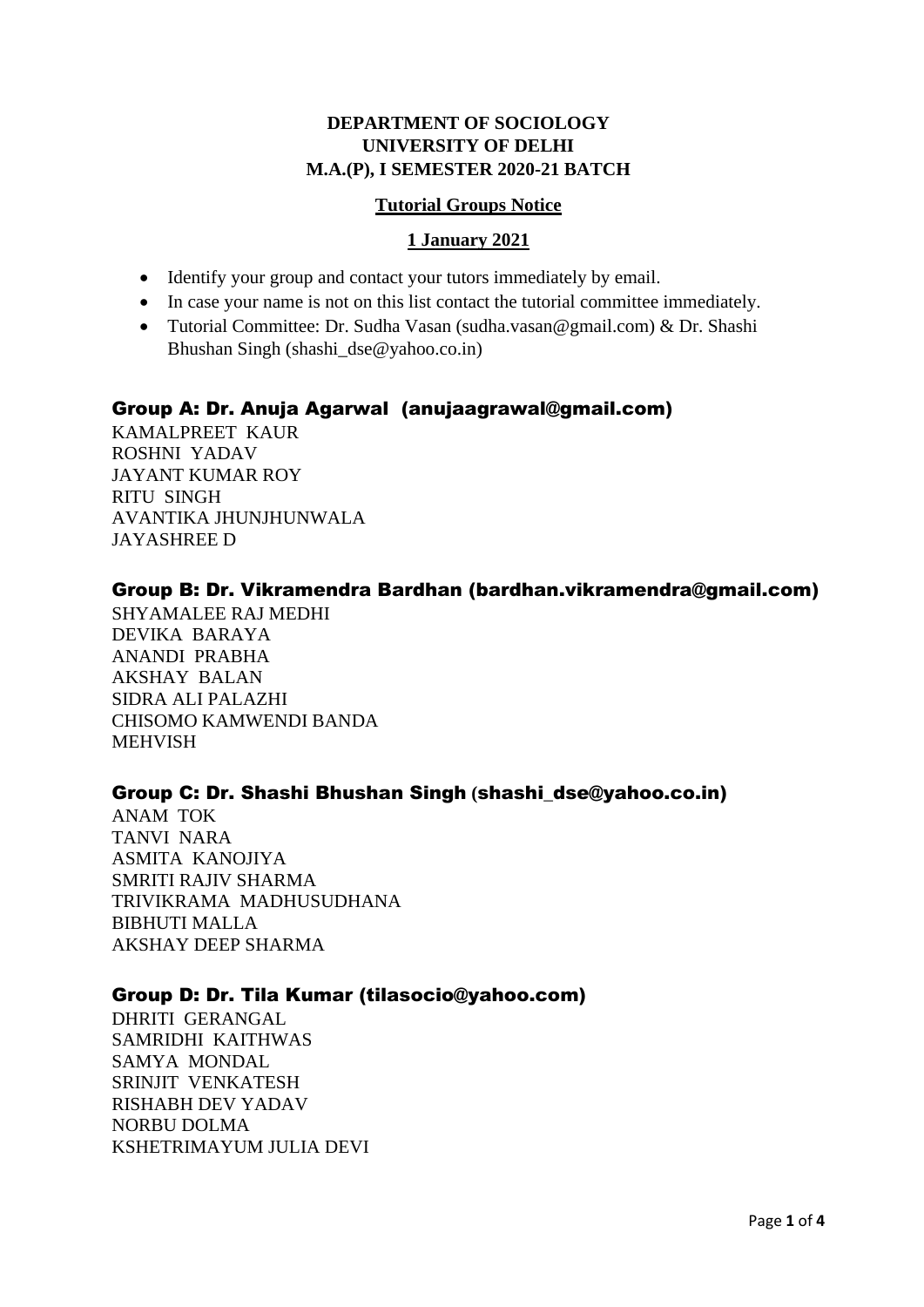## Group E: Dr. Jyoti Chaudhury (tanwar.jyoti06@gmail.com)

ANURAG RAO LAISHRAM YAISANA KHUMAN YANGZUM CHODEN DAWA ANIRUDH RAJAN NEELIMA RANJEET MUNDAYUR SADHANA UPASIKA MALHOTRA

## Group F: Dr. Jyoti Chaudhury **(**tanwar.jyoti06@gmail.com)

NGANGBAM MALESH KUMAR H. SYLVIA SINGSIT HARSHA NIMMAKAYALA AAZAM ABDUL NISTHAR VAGEESH LALL SARMISTHA HALDER ROHIT KUMAR

### Group G: Dr. Utkarsh Kumar **(**utkarshmishra83@gmail.com)

ANISHA MAINI BENNA FATHIMA K SNEHA BINANI RISHIKESH TIWARY SAKSHI SANJAY NAIK JEROM RAMBUK PANGKHUA ANIL BOHRA

## Group H: Dr. Utkarsh Kumar **(**utkarshmishra83@gmail.com)

BENJAMIN BASHYAS SARMA KRITIKA ARYA VANDANA NEHA PANWAR ASIF RAZA BHAVYA RISHI

#### Group I: Dr. Shelly Pandey (shellypandey.delhi@gmail.com)

MAYURI SARMA GARIMA BARMAN RUPAM TIWARI JAHNAB BHARADWAJ ZOBIA SALAM SOUMYA RAJ NAROTTAM KUMAR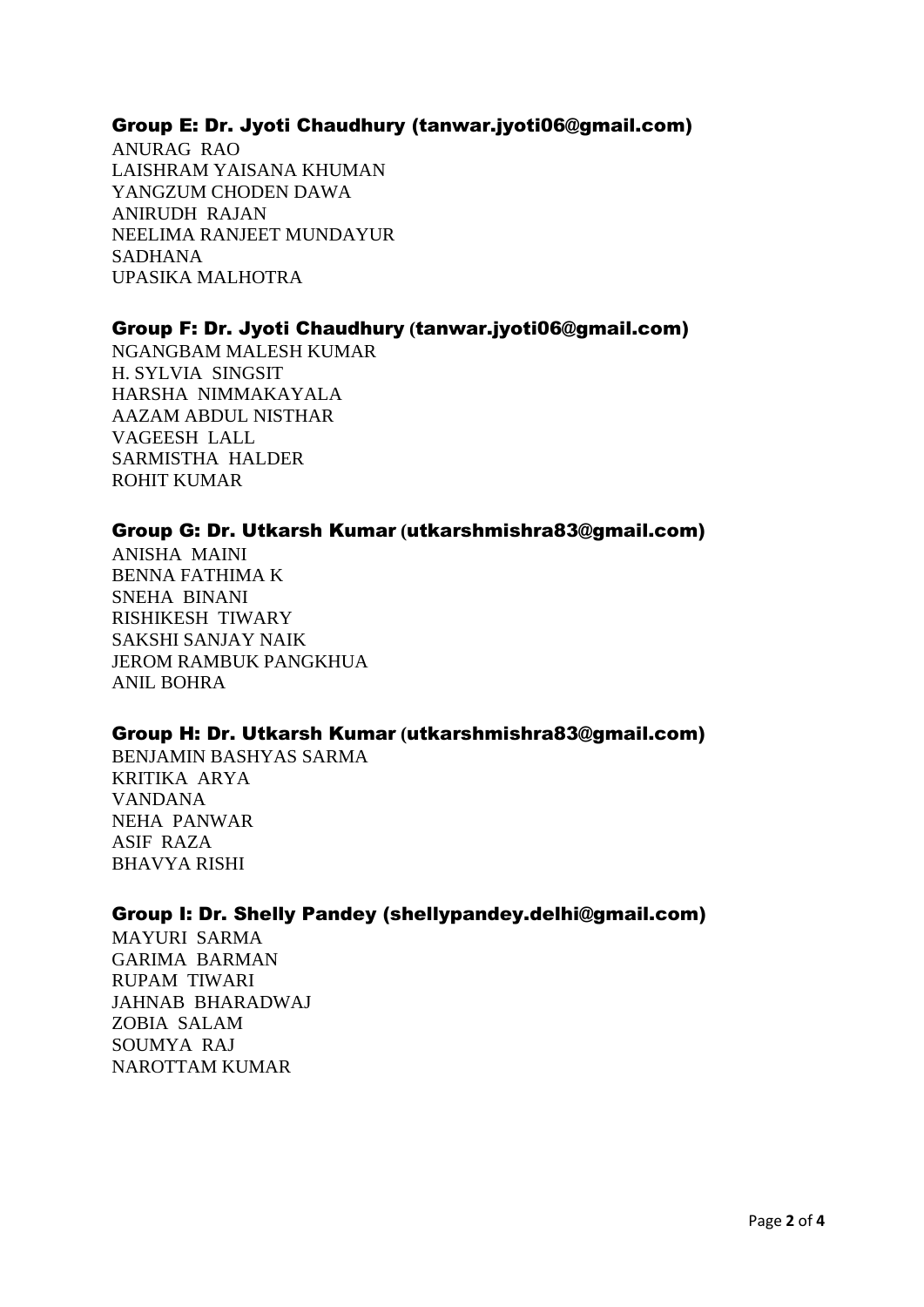## Group J: Dr. Shelly Pandey (shellypandey.delhi@gmail.com)

TULIKA SHARMA AVITA SINGH DEVYANSHI AGARWAL NAVNEET ANAND OORMILA J S UJAN BANERJEE

# Group K: Dr. Sabina Yasmin Rehman **(**sabina.y.rahman@gmail.com)

LAVANYA SINGH ARSHED AZIZ SANKALP JAYANT VENO RUDUPRA SIDHARTH RAVI

## Group L: Dr. Sabina Yasmin Rehman **(**sabina.y.rahman@gmail.com)

NARAYANI BHATTACHARYA SUPARNA KALITA AMLAN SARKAR GAJENDER YADAV NIDHI RAJEEV PANICKER ASHUTOSH KUMAR BARANWAL NEHA JAIN

## Group M: Dr. Archana Singh (archanasingh2603@gmail.com)

THOUNAOJAM MAIPAKSANA SINGH MANANTA BORA LAKSHAY TALWAR KUWAR SINGH MEDHA KAPOOR SHIVANI CHUNEKAR

#### Group N: Dr. Archana Singh (archanasingh2603@gmail.com)

HAOBAM RENIYA DEVI YOGITA SINGH KANIKA SONI MOYUREE MUKHERJEE GOURI KRISHN S.A NAMRATA PARIYAR RAGAVI T